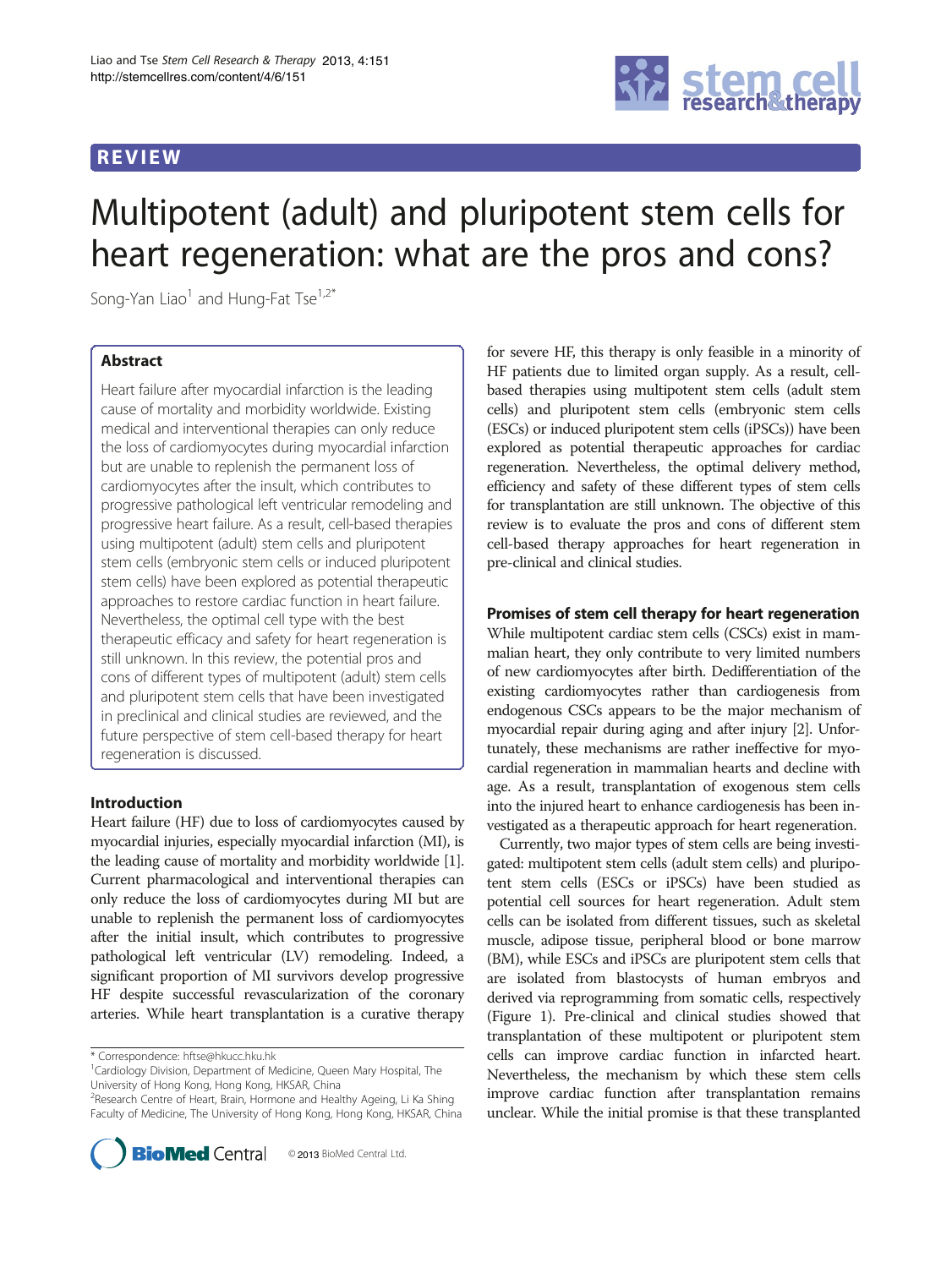<span id="page-1-0"></span>

stem cells can directly differentiate into cardiomyocytes, most recent studies have suggested that neither multipotent [[3,4](#page-9-0)] nor pluripotent stem cells [\[5,6](#page-9-0)] can survive long term and thus do not directly contribute to substantial heart regeneration. These findings suggest that most of their beneficial effects on heart function after transplantation are attributed to various degrees of other indirect actions, including paracrine actions [\[7,8](#page-9-0)], modulation of extracellular matrix and apoptosis [[9](#page-9-0)] and mobilization of endogenous stem cells [[10](#page-9-0)] (Figure 1). Unfortunately, the paracrine factors secreted or released as well as the relative contributions of other indirect repair mechanisms that are attributed to different types of stem cells for the improvement of cardiac function have yet to be determined. On the other hand, direct cardiac regeneration using pluripotent stem cells might still be achievable if some of the major hurdles related to their preparation, engraftment and survival can be addressed in the future.

## Types of stem cells

## Multipotent (adult) stem cells

Different types of adult stem cells that are proven to be multipotent, including skeletal myoblasts, hematopoietic stem cells (HSCs), endothelial progenitor cells (EPCs), mesenchymal stem cells (MSCs), and CSCs, have been investigated for heart regeneration (Figure 1). These adult stem cells can be isolated from patients for autologous transplantation without risk of immunological rejection, and thus are more feasible and readily available for clinical testing. Indeed, these stem cells are currently being investigated

for treatment of acute MI, chronic myocardial ischemia and HF (Figure [2\)](#page-2-0).

## Skeletal myoblasts

Skeletal myoblasts are skeletal muscle precursor cells that can be isolated from skeletal muscle biopsies and expanded ex vivo to quantities sufficient for autologous transplantation [[11](#page-9-0)]. In an animal model of MI, skeletal myoblasts engrafted into the infarcted myocardium and could be differentiated into myotubules after transplantation to improve cardiac function [\[12\]](#page-9-0). Unfortunately, subsequent clinical trials showed that skeletal myoblast transplantation did not improve cardiac function after HF and may increase the risk of ventricular tachyarrhythmias. The proarrhythmia that occurs after skeletal myoblast transplantation may be attributed to the loss of connexin-43 expression after in vitro differentiation and results in the failure of electrical integration with the host myocardium [\[13\]](#page-9-0). While these studies suggest that skeletal myoblasts might not be the optimal cell type for cardiac regeneration, the insights obtained from these results have highlighted the important issue of potential proarrhythmias after stem cell therapy.

#### Bone marrow-derived cells

Adult BM is a rich source of stem cells - HSCs, EPCs and MSCs constitute up to approximately 2% of the total BM cell populations. Similar to skeletal myoblasts, these BMderived stem cells can be readily harvested and isolated based on their expression of surface markers and expanded ex vivo for autologous transplantation without any immune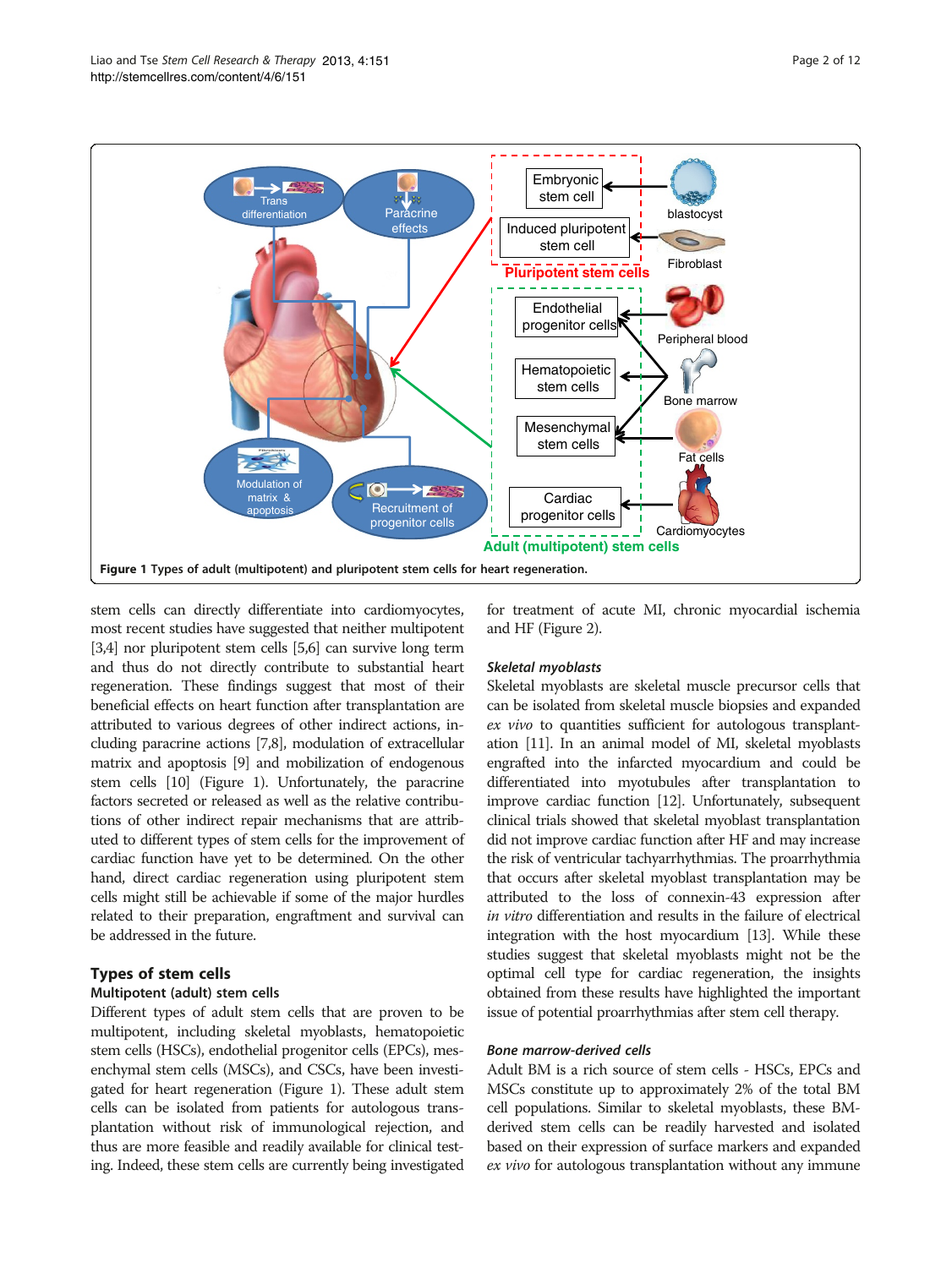<span id="page-2-0"></span>

rejection. HSCs and EPCs can be isolated from BM cells through selective sorting for a particular set of surface antigens, including Lin<sup>-</sup> c-kit<sup>+</sup>, Sca-1<sup>+</sup>, CD34, CD38, CD45, CD133, and KDR [\[14-16\]](#page-9-0); MSCs can be isolated and expanded easily from BM cells due to their ability to adhere to culture dishes, and can be further characterized by their expression of CD44, CD54 and CD105 [\[17,18\]](#page-9-0). In vitro experiments have shown that these BM-derived stem cells are able to trans-differentiate into various cell types, including neurons, hepatocytes, skeletal muscles and cardiomyocytes under appropriate culture conditions [\[19,20](#page-9-0)]. Experimental studies suggested that transplantation of unselected BMderived cells or selected HSCs, EPCs or MSCs into the acute or chronic ischemic myocardium result in various degrees of in vivo neo-angiogenesis, and improvement in cardiac function. As discussed above, indirect actions, such as paracrine effects, rather than direct cardiac transdifferentiation of these BM-derived cells, are likely the major mechanism for the improvement of cardiac function after transplantation. The encouraging results from preclinical studies with different types of BM-derived cells (including mononuclear BM cells, HSCs, EPCs and MSCs) resulted in a series of pilot clinical trials investigating the potential therapeutic use of these BM-derived cells in patients with acute MI, chronic myocardial ischemia and HF (Figure 2). Despite the high degree of heterogeneity in terms of cell population, dose, preparation and delivery methods, meta-analysis of these clinical trials [[21,22](#page-9-0)] did suggest that transplantation of these BM-derived cells is remarkably safe, has modest effects with regard to reducing LV dysfunction and remodeling after acute MI, and improves symptoms in patients with chronic myocardial ischemia. On the other hand, the clinical efficacy of these BM-derived stem cells in patients with more severe LV dysfunction after MI [\[23](#page-9-0)] or chronic HF [\[24](#page-9-0)] appears to be less impressive or negative. This is likely attributed to their poor direct cardiogenic potential to achieve true myocardial regeneration in the setting of severe LV dysfunction. Furthermore, the therapeutic effects of BM-derived cells for autologous transplantation are also limited by the reduction in their numbers as well as impairment of proliferation and function associated with ageing and co-morbidities in patients with cardiovascular diseases [[25,26](#page-9-0)]. Therefore, it is challenging to yield sufficient functional BM-derived stem cells via direct isolation or ex-vivo expansion for transplantation (Figure [3](#page-3-0)).

Currently, there are very limited data directly comparing safety and efficacy between these different types of BMderived cells for therapeutic use. Nevertheless, emerging data suggest that more selected populations of these BMderived stem cells, such as CD34(+) EPCs or MSCs, rather than BM mononuclear cells or HSCs, might have better therapeutic efficacy [[27](#page-9-0)[,28](#page-10-0)].

#### Endothelial progenitor cells

By definition, EPCs represent a subset of progenitor cells that circulate in the BM and peripheral blood that have the ability to differentiate into endothelial cells. EPCs are mobilized from the BM into the peripheral circulation in response to stress as well as hematopoietic growth factors and thus can be collected for therapeutic use with an apheresis system based on their expression of surface markers, such as CD34 and CD133 [[28](#page-10-0)]. Although isolation of EPCs from peripheral blood is less invasive than direct BM cell harvesting, the number of EPCs obtained is lower, and is associated with the cost and potential side effects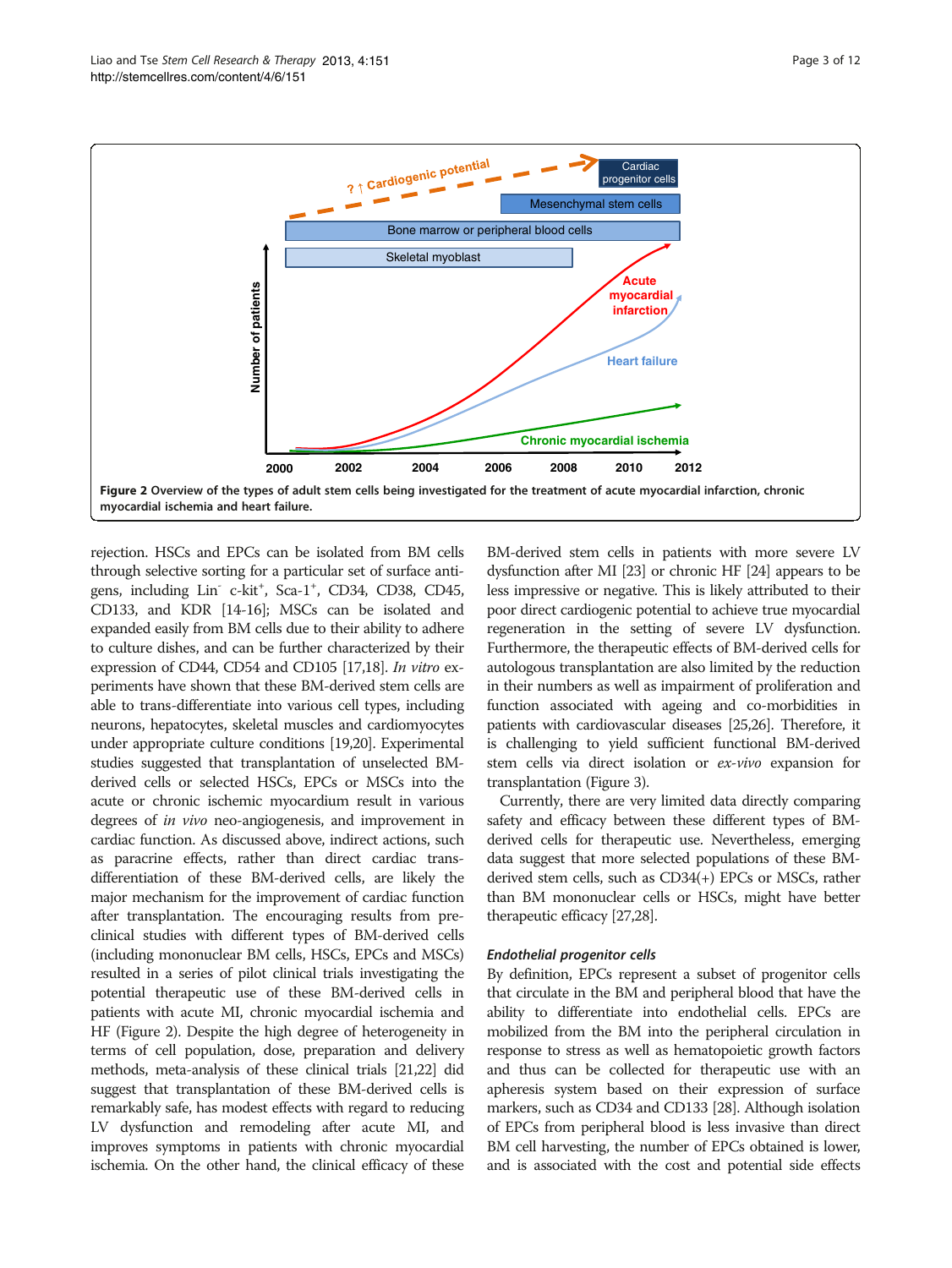<span id="page-3-0"></span>

related to the use of growth factors. While the therapeutic effects of EPCs might be better than those with nonselected BM cells, these share a lot of limitations as therapeutic agents, such as reduced numbers and functional capacity of EPCs in patients with cardiovascular diseases, and a very limited capacity for ex vivo expansion to yield sufficient numbers for transplantation [\[25,26](#page-9-0)].

#### Mesenchymal stem cells

MSCs are a subset of stem cells from the stroma of BM as well as other sources, such as adipose tissues, cord blood and placenta, that are positive for CD44, CD54 and CD105, but negative for HSC markers CD34 and CD133. In the BM, they account for only about 0.01% of the BM mononuclear cell fraction. MSCs can be isolated and expanded easily from BM or other sources due to their ability to adhere to culture dishes [\[17,18](#page-9-0)]. MSCs are denoted by their ability to differentiate into cells of the mesenchymal lineage. However, many studies have reported that MSCs also have pluripotent plasticity and are able to differentiate into other somatic cell types in vitro, including cardiomyocytes [[29,30\]](#page-10-0). Indeed, preclinical studies in animal models of MI have demonstrated that transplanted MSCs have the potential to differentiate into cardiomyocytes [[31](#page-10-0)], smooth muscle cells [\[32\]](#page-10-0) and endothelial cells [\[33\]](#page-10-0). Moreover, experimental studies have shown that MSC transplantation can induce angiogenesis in ischemic myocardium and improves myocardial function [[34,35](#page-10-0)]. Pilot clinical trials showed that autologous MSCs could improve cardiac function in patients with acute MI [\[36,37](#page-10-0)] and HF [\[38](#page-10-0)]. Furthermore, these cells possess low potential for immune rejection due to the low level of expression of class II major histocompatibility complex II antigen and can inhibit the

proliferation and function of immune cells, such as T cells, B cells, natural killer cells and dendritic cells [\[39,40](#page-10-0)]. Therefore, MSCs may be used as a cost-effective 'off-the-shelf' allogeneic cell source for the treatment of MI and HF. Indeed, recent studies [\[41\]](#page-10-0) have shown that allogeneic MSCs are as effective as autologous MSCs for the treatment of acute MI. Therefore, there is a growing interest in using MSCs as a therapeutic agent for heart regeneration as they can be more easily obtained from different sources than other stem cells, expanded ex vivo to yield sufficient numbers and used in autologous or allogeneic fashion for transplantation (Figure [2](#page-2-0)). While their ability to transdifferentiate into cardiomyocytes seems to be as low as other BM-derived cells, priming of autologous MSCs to enhance their cardiogenic potential using a cocktail of growth factors is safe and feasible, and can improve functional class and LV function in patients with ischemic cardiomyopathy [[42](#page-10-0)]. Whether this approach can enhance true direct regeneration of cardiomyocytes via the transplanted modified MSCs needs further investigation. Furthermore, the relative therapeutic efficacy of MSCs derived from different sources for heart regeneration is also unclear. Recent studies suggest that MSCs derived from pluripotent stem cells such as ESCs [\[43\]](#page-10-0) or iPSCs [\[44\]](#page-10-0) are superior to BM-derived MSCs for tissue repair.

#### Cardiac stem cells

While the heart has been considered to be a terminally differentiated organ, different populations of endogenous CSCs in low numbers have recently been identified in adult mammalian heart [[2\]](#page-9-0). Different populations of CSCs residing in the myocardium can be classified based on their phenotypes (cardiospheres and cardiac side population cells) or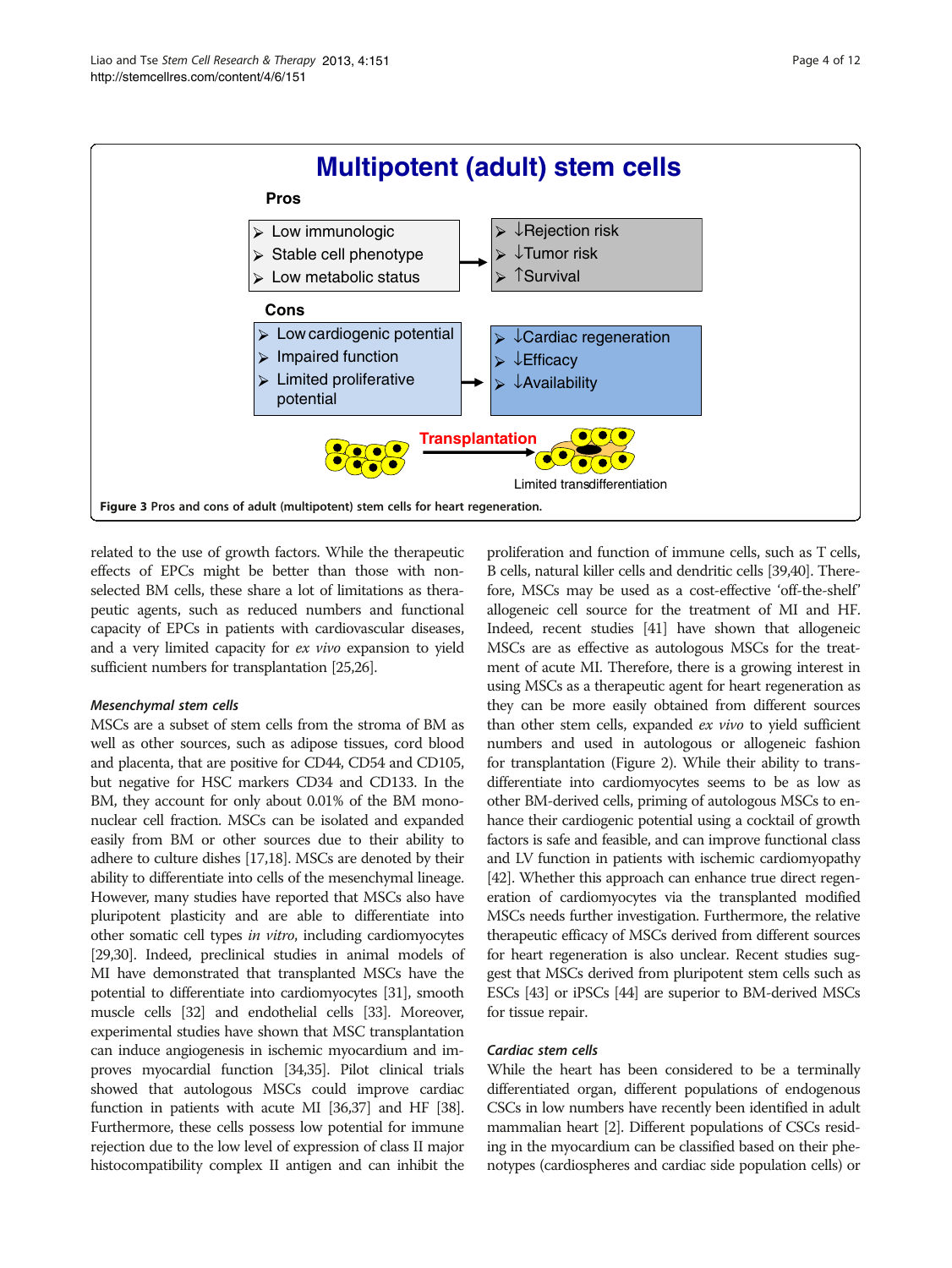expression of surface markers, including c-kit<sup>+</sup>, sca-1<sup>+</sup>, and Isl1<sup>+</sup>, and their ability to differentiate into functional cardiomyocytes in culture [\[45\]](#page-10-0). These resident CSCs can be obtained from surgical and endomyocardial biopsy, and expanded ex vivo for autologous transplantation. In experimental models of MI, transplanted or mobilized resident CSCs can engraft and acquire cardiac and vascular phenotypes in infarcted myocardium to improve myocardial perfusion and LV function [\[46,47](#page-10-0)].

Pilot clinical trials with intracoronary infusion of autologous cardiospheres  $[48]$  and c-kit<sup>+</sup> CSCs  $[49]$  $[49]$  $[49]$  in patients with ischemic cardiomyopathy have demonstrated that transplantation of these CSCs was safe and had potential beneficial therapeutic effects. While it has been proposed that these CSCs are more cardiogenic and have potential to achieve direct heart regeneration (Figure [2\)](#page-2-0), available results from these pilot clinical trials did not convincingly demonstrate sufficient heart regeneration due to the modest [\[48](#page-10-0)] or lack [\[49\]](#page-10-0) of sufficient improvement of LV function after transplantation. Although cardiac magnetic resonance imaging in these studies showed increased viable myocardium at targeted regions after transplantation, the relative contributions of direct trans-differentiation to cardiomyocytes versus myocardial repair via indirect mechanisms after CSC transplantation remain unclear (Figure [1\)](#page-1-0). Similar to other adult stem cells, the poor engraftment and survival of CSCs after transplantation remain major issues. Furthermore, the relative therapeutic efficacies of different populations of CSCs for heart regeneration are also unclear [\[50\]](#page-10-0).

## Future roadmap for adult stem cells

Currently, several types of adult stem cells, including BMderived cells, MSCs and CSCs, are being investigated for the treatment of acute MI, chronic myocardial ischemia and HF (Figure [2](#page-2-0)). The relative accessibility and lack of immune rejection of these autologous cells make their translation from preclinical to clinical studies easy. Overall, transplantation of these adult stem cells is feasible and remarkably safe, without evidence of tumor formation or proarrhythmias, except for skeletal myoblasts. Unfortunately, skeletal myoblasts failed to fulfill the initial promise of heart regeneration with only modest or no improvement in LV function and clinical outcomes. Several major ongoing trials (Table [1\)](#page-5-0) will try to address whether the use of BM mononuclear cells can improve clinical outcome and reduce mortality in patients with acute MI. The majority of the trials used autologous BM or MSCs in patients with acute MI or ischemic cardiomyopathy. Moreover, both intracoronary and intramyocardial injection of those cells is being tested. In general, the major shortcomings of these adult stem cells include limited cardiogenic potential, low proliferative ability, poor engraftment and survival after transplantation, and reduced numbers and function in sick patients with severe cardiovascular diseases (Figure [3](#page-3-0)). As a

result, alternative cell types, such as MSCs or cardiac stem cells derived from allogeneic and non-BM sources, such as adipose tissue and umbilical cord, and modified MSCs or cardiac stem cells, which have been proposed to have superior therapeutic efficacy to autologous BM-derived cells, are also under clinical investigation (Table [1\)](#page-5-0). Currently, MSCs and CSCs seem to be the most promising adult multipotent stem cell therapy. Nevertheless, the optimal cell type, methods and timing of delivery and mechanisms of action need to be further investigated. Moreover, various combinations of these adult stem cells may prove to be more effective than just a single stem cell type in the future [\[51](#page-10-0)].

### Pluripotent stem cells

While adult stem cells have varying cardiogenic transdifferentiation ability, pluripotent stem cells, such as ESCs and iPSCs, have unambiguous potential for differentiation into functional cardiomyocytes. Most important, these pluripotent stem cells are able to self-renew indefinitely as an unlimited cell source for tissue regeneration. Under appropriate culture conditions with selected growth factors, both ESCs [\[52\]](#page-10-0) and iPSCs [\[53\]](#page-10-0) can be differentiated into cardiomyocytes in vitro. As a result, ESC- or iPSC-derived cardiomyocytes have been considered to be one of the most promising cell sources for cardiac regeneration.

#### Embryonic stem cells

ESCs are pluripotent cells derived from the inner cell mass of blastocysts of the developing embryo and have the ability to differentiate into derivatives of the three primary germ layers: ectoderm, endoderm and mesoderm. As the 'prototype' of pluripotent stem cells, ESCs are capable of selfrenewal and propagating themselves indefinitely under defined conditions. Because of their potentially unlimited capacity for self-renewal, ESC therapies have been proposed for regenerative medicine and tissue replacement after injury. Previous studies have shown that transplantation of murine ESC-derived cardiomyocytes can couple functionally with host cardiomyocytes, stimulate formation of new blood vessels, inhibit apoptosis and improve myocardial function in an animal model of MI [\[54,55](#page-10-0)]. Compared with BM cells, transplantation of purified ESC-derived cardiomyocytes was more effective for improving LV function after MI [\[56\]](#page-10-0). Similarly, preclinical studies have demonstrated that human ESC-derived cardiomyocytes can survive, proliferate and mature after transplantation to improve LV function in a mouse model of MI [[57,58](#page-10-0)]. Furthermore, the transplanted human ESC-derived cardiomyocytes were found to be electromechanically integrated with host cardiomyocytes and reduced the risk of inducible cardiac arrhythmia without teratoma formation [\[59\]](#page-10-0). However, the number of engrafted ESC-derived cardiomyocytes remained small and the functional benefit observed early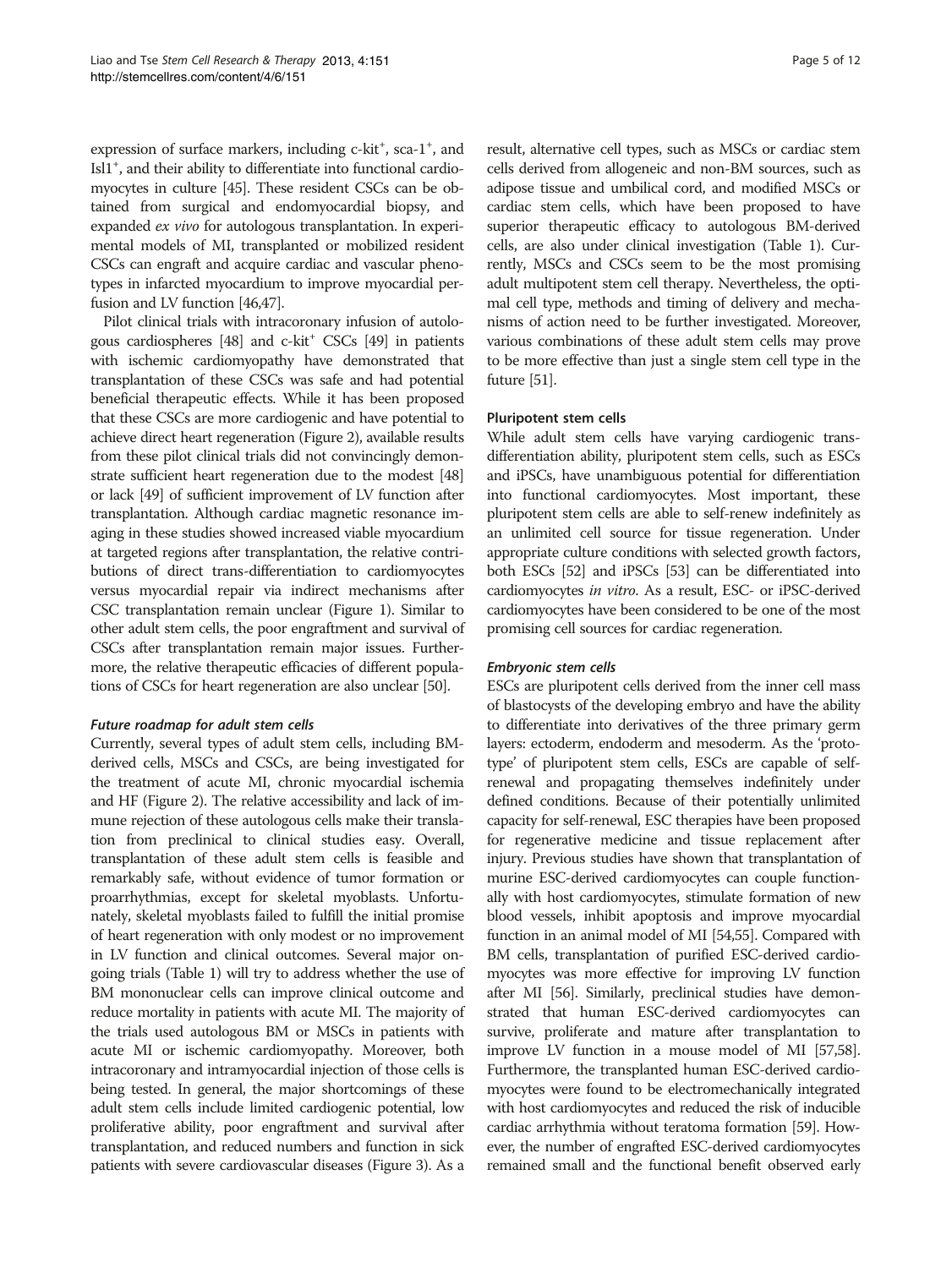| Trial name<br>(reference)           | Cell type                                | Source | Route<br>of delivery                                  | Endpoint of trial   | Phase             | <b>Number</b> | of patients Disease status        | Study<br>identifier | <b>Trial title</b>                                                                                                                                               |
|-------------------------------------|------------------------------------------|--------|-------------------------------------------------------|---------------------|-------------------|---------------|-----------------------------------|---------------------|------------------------------------------------------------------------------------------------------------------------------------------------------------------|
| MARVEL/<br>Warren et al.            | Skeletal<br>myoblasts                    |        | Autologous Intramyocardial                            | Safety/<br>efficacy | Phase I<br>and II | 170           | <b>Ischemic</b><br>cardiomyopathy | NCT00526253         | To Assess Safety and Efficacy of Myoblast Implantation Into<br>Myocardium Post Myocardial Infarction                                                             |
| MYSTAR-5-YEAR/<br>Mariann et al.    | BM<br>mononuclear<br>cells               |        | Autologous Intramyocardial<br>and<br>intracoronary    | Safety/<br>efficacy | Phase I<br>and II | 60            | Ischemic<br>cardiomyopathy        |                     | NCT01395212 Long-term Follow-up of Patients With Ischemic Heart Disease<br>Treated With Stem Cell Therapy                                                        |
| COAT/Sandeep et al.                 | <b>BM</b><br>mononuclear<br>cells        |        | Autologous Intracoronary                              | Safety/<br>efficacy | Phase I<br>and II | 40            | Ischemic<br>cardiomyopathy        |                     | NCT01625949 Stem Cell Therapy in Patients With Myocardial Infarction and<br>Persistent Total Occlusion of Infarct Related Artery                                 |
| AMIRST/Ashok et al.                 | <b>BM</b><br>mononuclear<br>cells        |        | Autologous Intracoronary                              | Safety/<br>efficacy | Phase I<br>and II | 30            | Acute MI                          |                     | NCT01536106 Rapid Delivery of Autologous Bone Marrow Derived Stem Cells<br>in Acute Myocardial Infarction Patients                                               |
| BAMI/Anthony et al.                 | <b>BM</b><br>mononuclear<br>cells        |        | Autologous Intracoronary                              | Safety/<br>efficacy | Phase III         | 3,000         | Acute MI                          |                     | NCT01569178 The Effect of Intracoronary Reinfusion of Bone Marrow-derived<br>Mononuclear Cells (BM-MNC) on All Cause Mortality in Acute<br>Myocardial Infarction |
| AMR-1/Arshed et al.                 | BM CD34 <sup>+</sup>                     |        | Autologous Intracoronary                              | Safety/<br>efficacy | Phase I<br>and II | 40            | Acute MI                          |                     | NCT00313339 Intra-coronary Infusion of Bone Marrow Derived Autologous<br>CD34+ Selected Cells in Patients With Acute Myocardial Infarction                       |
| PreSERVE-AMI/<br>Arshed et al.      | $BM$ CD34 <sup>+</sup>                   |        | Autologous Intracoronary                              | Safety/<br>efficacy | Phase I<br>and II | 160           | Ischemic<br>cardiomyopathy        |                     | NCT01495364 AMR-001 Versus Placebo Post ST Segment Elevation Myocardial<br>Infarction                                                                            |
| NOGA-DCM/<br>Vrtovec et al.         | BM CD34 <sup>+</sup>                     |        | Autologous Intramyocardial<br>versus<br>intracoronary | Safety/<br>efficacy | Phase I<br>and II | 90            | Dilated<br>cardiomyopathy         |                     | NCT01350310 Safety and Efficacy Study of Intramyocardial Stem Cell Therapy<br>in Patients With Dilated Cardiomyopathy                                            |
| IMPACT-CABG/<br>Nicolas et al.      | <b>BM CD133<sup>+</sup></b>              |        | Autologous Intramyocardial                            | Safety/<br>efficacy | Phase I<br>and II | 20            | Ischemic<br>cardiomyopathy        |                     | NCT01033617 IMPlantation of Autologous CD133+ sTem Cells in Patients<br>Undergoing CABG                                                                          |
| PERFECT/Gustav et al.               | <b>BM CD133<sup>+</sup></b>              |        | Autologous Intramyocardial                            | Efficacy            | Phase II          | 142           | Ischemic<br>cardiomyopathy        |                     | NCT00950274 Intramyocardial Transplantation of Bone Marrow Stem Cells in<br>Addition to Coronary Artery Bypass Graft (CABG) Surgery                              |
| SELECT-AMI/Jozef et al.             | BM CD133 <sup>+</sup>                    |        | Autologous Intracoronary                              | Safety/<br>efficacy | Phase I<br>and II | 60            | Acute MI                          |                     | NCT00529932 A Trial Using CD133 Enriched Bone Marrow Cells Following<br>Primary Angioplasty for Acute Myocardial<br>Infarction                                   |
| AlsterMACS                          | <b>BM CD133<sup>+</sup></b>              |        | Autologous Intramyocardial<br>versus<br>intracoronary | Safety/<br>efficacy | Phase I<br>and II | 64            | Ischemic<br>cardiomyopathy        | NCT01337011         | Intra-coronary Versus Intramyocardial Application of Enriched<br>CD133pos Autologous Bone Marrow Derived Stem Cells                                              |
| ENACT-AMI/<br>Duncan et al.         | Endothelial<br>progenitor<br>cells       |        | Autologous Intracoronary                              | Efficacy            | Phase II          | 100           | Acute MI                          |                     | NCT00936819 Enhanced Angiogenic Cell Therapy - Acute Myocardial<br>Infarction Trial                                                                              |
| REPAIR-ACS/<br>Andreas et al.       | <b>BM</b> derived<br>progenitor<br>cells |        | Autologous Intracoronary                              | Efficacy            | Phase II          | 100           | Acute MI                          |                     | NCT00711542 Effects of Intracoronary Progenitor Cell Therapy on Coronary<br>Flow Reserve After Acute MI                                                          |
| <b>ESTIMATION/</b><br>Evgeny et al. | <b>BM MSCs</b>                           |        | Autologous Intramyocardial                            | Efficacy            | Phase II          | 50            | Acute MI                          |                     | NCT01394432 Study for Endocardial Mesenchymal Stem Cells Implantation in<br>Patients After Acute Myocardial Infarction                                           |
| Kastrup et al.                      | <b>BM MSCs</b>                           |        | Autologous Intramyocardial                            | Efficacy            | Phase II          | 60            | Ischemic<br>cardiomyopathy        |                     | NCT00644410 Autologous Mesenchymal Stromal Cell Therapy in Heart Failure                                                                                         |

## <span id="page-5-0"></span>Table 1 Ongoing clinical trials on stem cell therapy for treatment of acute myocardial infarction and heart failure (Clinicaltrials.gov)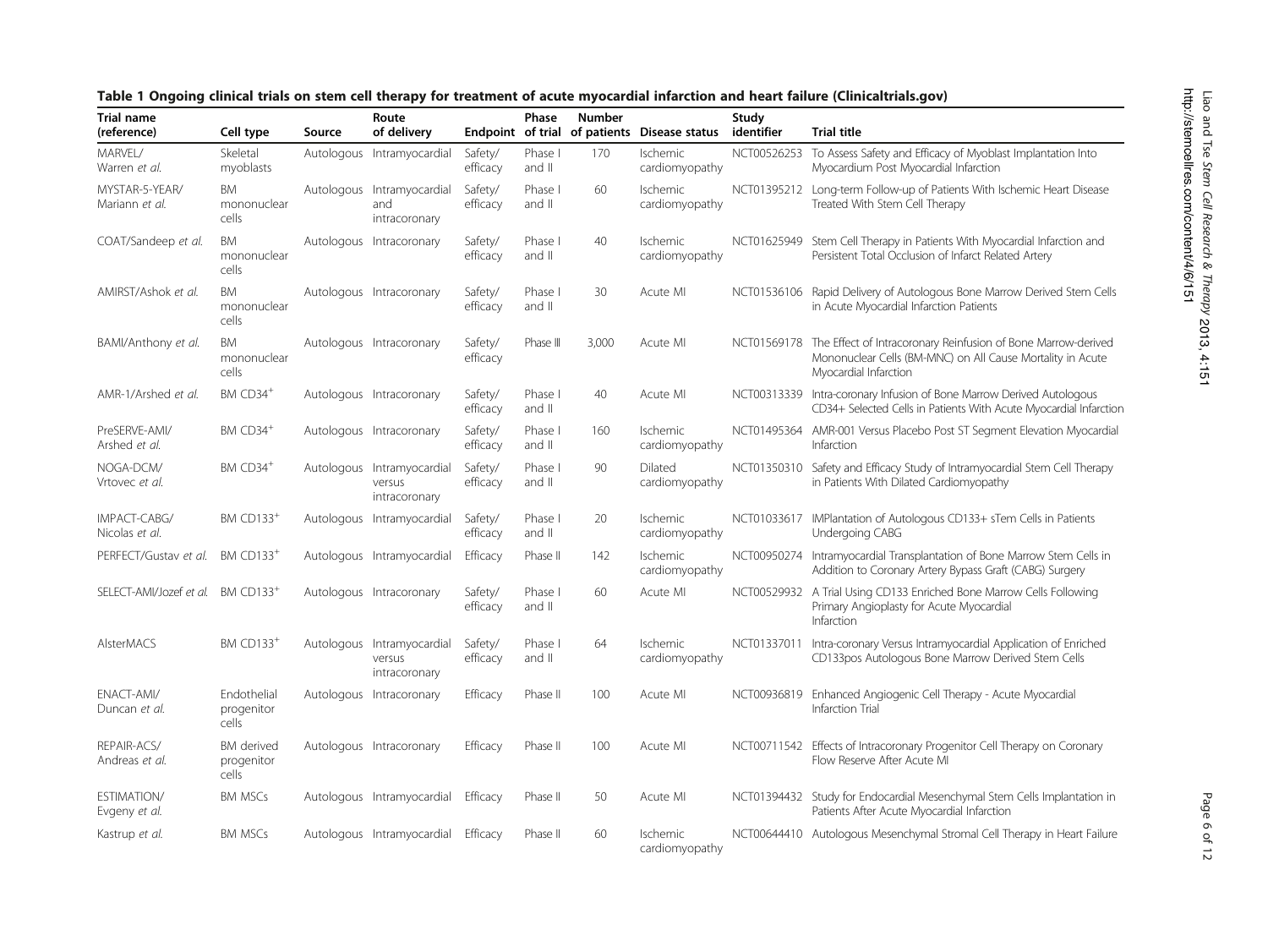| Maskon et al.                       | <b>BM MSCs</b>                           |                                    | Autologous Intracoronary                | Safety/<br>efficacy | Phase I<br>and II | 80    | Ischemic<br>cardiomyopathy        | NCT01720888 | Intracoronary Autologous Mesenchymal Stem Cells Implantation<br>in Patients With Ischemic Dilated Cardiomyopathy                                            |
|-------------------------------------|------------------------------------------|------------------------------------|-----------------------------------------|---------------------|-------------------|-------|-----------------------------------|-------------|-------------------------------------------------------------------------------------------------------------------------------------------------------------|
| RELIEF/Yang et al.                  | <b>BM MSCs</b>                           |                                    | Autologous Intracoronary                | Safety/<br>efficacy | Phase I<br>and II | 135   | Acute MI                          | NCT01652209 | A Randomized, Open labEled, muLticenter Trial for Safety and<br>Efficacy of Intracoronary Adult Human Mesenchymal stEm Cells<br>Acute Myocardial inFarction |
| MESAMI/ Jerome et al.               | <b>BM MSCs</b>                           |                                    | Autologous Intramyocardial              | Safety              | Phase I           | 10    | Ischemic<br>cardiomyopathy        |             | NCT01076920 Mesenchymal Stem Cells and Myocardial Ischemia                                                                                                  |
| PoseidonDCM/<br>Joshua et al.       | <b>BM MSCs</b>                           | Allogeneic<br>versus<br>autologous | Intramyocardial                         | Safety/<br>efficacy | Phase I<br>and II | 36    | Dilated<br>cardiomyopathy         | NCT01392625 | PercutaneOus StEm Cell Injection Delivery Effects On<br>Neomyogenesis in Dilated CardioMyopathy                                                             |
| Perin et al.                        | Mesenchymal<br>precursor cells           | Allogeneic                         | Intramyocardial                         | Safety/<br>efficacy | Phase I<br>and II | 25    | Ischemic<br>cardiomyopathy        | NCT00555828 | Safety Study of Allogeneic Mesenchymal Precursor Cells (MPCs)<br>in Subjects With Recent Acute Myocardial Infarction                                        |
| AMICI/ Eric et al.                  | Mesenchymal<br>precursor cells           | Allogeneic                         | Intracoronary                           | Safety/<br>efficacy | Phase I<br>and II | 225   | Acute MI                          | NCT01781390 | Safety Study of Allogeneic Mesenchymal Precursor Cell Infusion<br>in MyoCardial Infarction                                                                  |
| MyStromalCell/<br>Kastrup et al.    |                                          |                                    | Adipose MSCs Autologous Intramyocardial | Efficacy            | Phase II          | 60    | Ischemic<br>cardiomyopathy        | NCT01449032 | MesenchYmal STROMAL CELL Therapy in Patients With Chronic<br>Myocardial Ischemia                                                                            |
| ATHENA/Perin et al.                 |                                          |                                    | Adipose MSCs Autologous Intramyocardial | Safety/<br>efficacy | Phase I<br>and II | 45    | Ischemic<br>cardiomyopathy        |             | NCT01556022 Safety and Feasibility Trial of Adipose-Derived Regenerative Cells<br>in the Treatment of Chronic Myocardial Ischemia                           |
| PRECISE/<br>Fernández-Avilés et al. |                                          |                                    | Adipose MSCs Autologous Intramyocardial | Safety/<br>efficacy | Phase I<br>and II | 36    | <b>Ischemic</b><br>cardiomyopathy | NCT00426868 | A Randomized Clinical Trial of adiPose-deRived stEm and<br>Regenerative Cells In the Treatment of Patients With Non<br>revaScularizable ischEmic Myocardium |
| APOLLO/<br>Serruys et al.           |                                          |                                    | Adipose MSCs Autologous Intramyocardial | Safety/<br>efficacy | Phase I<br>and II | 48    | Acute MI                          | NCT00442806 | A Randomized Clinical Trial of AdiPOse-derived Stem ceLLs in<br>the Treatment of Patients With ST-elevation myOcardial<br>Infarction                        |
| RIMECARD                            | Umbilical cord Allogeneic<br><b>MSCs</b> |                                    | Intravenous                             | Safety/<br>efficacy | Phase I<br>and II | 30    | Ischemic<br>cardiomyopathy        | NCT01739777 | Randomized Clinical Trial of Intravenous Infusion Umbilical Cord<br>Mesenchymal Stem Cells on Cardiopathy                                                   |
| CHART-1/Terzic et al.               | <b>BM MSC</b><br>cardiopoietic<br>cells  |                                    | Autologous Intramyocardial              | Safety/<br>efficacy | Phase I<br>and II | 240   | Ischemic<br>cardiomyopathy        | NCT01768702 | Safety and Efficacy of Autologous Cardiopoietic Cells for<br>Treatment of Ischemic Heart Failure                                                            |
| RECONSTRUCT/<br>Marban et al.       | Cardiosphere-<br>derived cells           |                                    | Autologous Intramyocardial              | Safety/<br>efficacy | Phase I<br>and II | 24    | <b>Ischemic</b><br>cardiomyopathy | NCT01496209 | REgenerative CardiOsphere iNjection to STRengthen<br>dysfUnCTional Hearts                                                                                   |
| ALLSTAR/Smith et al.                | Cardiosphere-<br>derived cells           | Allogeneic                         | Intracoronary                           | Safety/<br>efficacy | Phase I<br>and II | 274   | Ischemic<br>cardiomyopathy        |             | NCT01458405 Allogeneic Heart Stem Cells to Achieve Myocardial Regeneration                                                                                  |
| Gourabi et al.                      | Cardiac stem<br>cells                    |                                    | Autologous Intracoronary                | Safety/<br>efficacy | Phase I<br>and II | 50    | Ischemic<br>cardiomyopathy        |             | NCT01758406 Transplantation of Autologous Cardiac Stem Cells in<br>Ischemic Heart Failure                                                                   |
| MESS/Mariann et al.                 | Cardiac stem<br>cells                    |                                    | Autologous Intracoronary                | Safety/<br>efficacy | Phase III         | 1.000 | <b>Ischemic</b><br>cardiomyopathy |             | NCT01098591 Meta-analysis of Cardiac Stem Cell Studies                                                                                                      |

# Table 1 Ongoing clinical trials on stem cell therapy for treatment of acute myocardial infarction and heart failure (Clinicaltrials.gov) (Continued)

BM, bone marrow; MI, myocardial infarction; MSC, mesenchymal stem cell.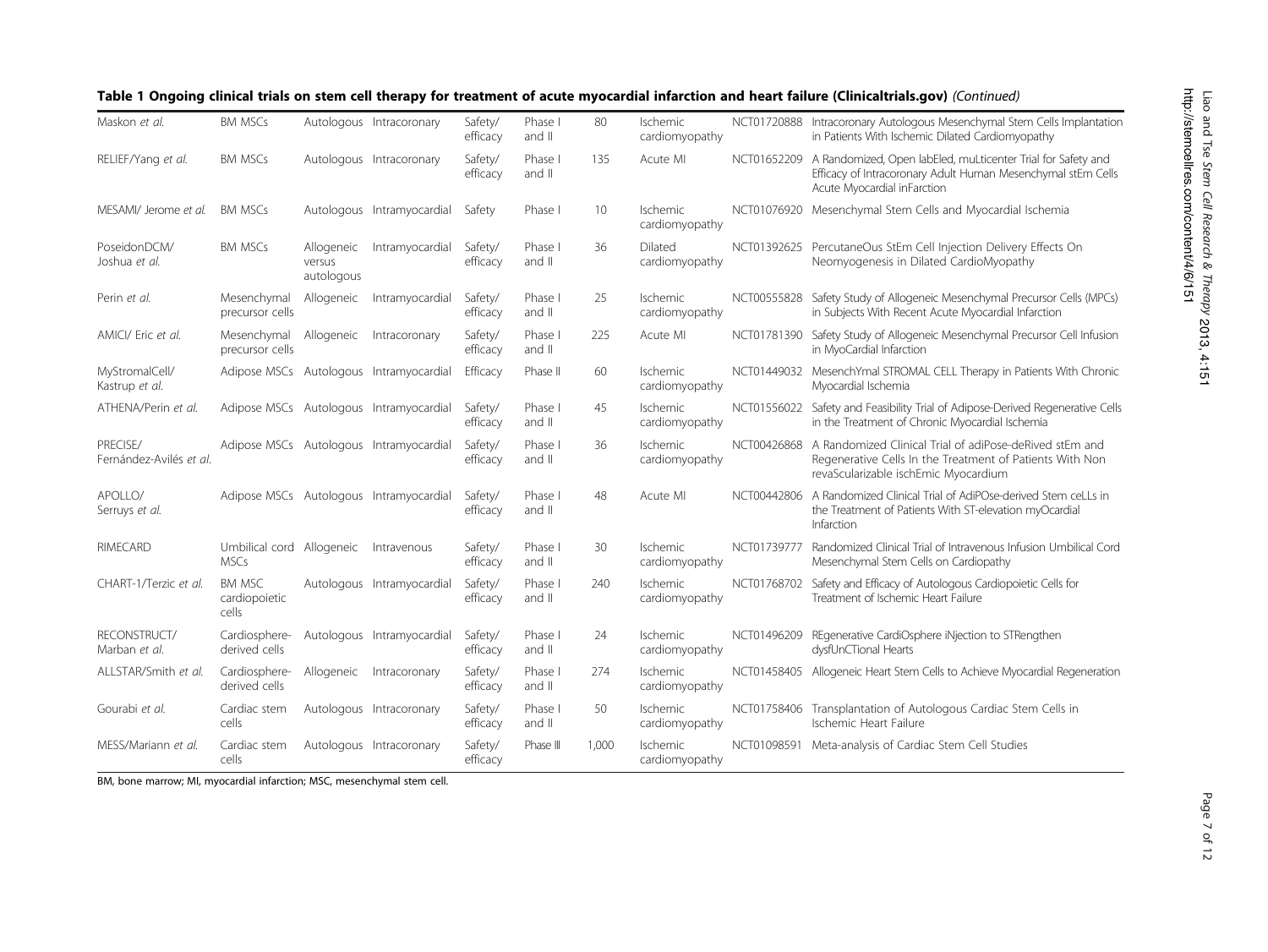after transplantation of human ESC-derived cardiomyocytes was not sustained over long-term follow-up [\[58,60\]](#page-10-0).

Nevertheless, there are several major concerns related to the clinical application of human ESC-based therapies. First, there are relevant ethical and regulatory issues that need to be addressed. Second, despite the lack of teratoma formation in animals, the potential risk of tumorigenicity after transplanting a large number of human ESC-derived cardiomyocytes remains unclear. It is a major challenge to produce clinical grade, high purity ESC-derived cardiomyocytes as transplanting undifferentiated ESCs carries the risk of teratoma formation [\[61\]](#page-10-0). Third, as ESC-derived cardiomyocytes are allogeneic cells, long-term immunosuppression will be required. Moreover, the long-term survival rate of these isolated transplanted cellular grafts, even with the use of immunosuppression, is unknown. Fourth, the heterogeneous phenotypes and maturity of ESC-derived cardiomyocytes can be problematic. Compared with adult mature cardiomyocytes, ESC-derived cardiomyocytes comprise a mixed cell population, such as nodal, atrial and ventricular phenotypes [[52](#page-10-0)], as well as immature electrophysiological properties, including lengthened action duration and depolarized resting membrane potential [\[5](#page-9-0)[,52](#page-10-0)]. Transplantation of these mixed populations of immature cardiomyocytes with spontaneous electrical activity might induce cardiac arrhythmias early after transplantation before they are fully matured and integrated in vivo with host cardiomyocytes [\[62,63\]](#page-11-0).

#### Induced pluripotent stem cells

Recent breakthroughs in the generation of pluripotent iPSCs via 'forced' expression of specific genes (Oct3/4, Sox2, Klf4, c-Myc or Oct3/4, Sox2, Nanog, Lin28) in somatic cells [\[64,65\]](#page-11-0) might overcome some of the limitations of human ESCs for heart regeneration. As iPSCs are generated from human somatic cells there are no ethical dilemmas as with human ESCs, and they can theoretically provide autologous cells for transplantation without the need for immunosuppression. Similar to ESCs, iPSCs are pluripotent stem cells that can be differentiated into cell types from all three germ layers in vitro. Indeed, iPSCs can also be differentiated into functional cardiomyocytes and have similar therapeutic efficacy as ESC-derived cardiomyocytes for heart regeneration. After transplantation into the animal model of MI, iPSC-derived cardiomyocytes were able to survive and integrate with host myocardium to improve LV function and attenuate LV dilatation [\[66,67\]](#page-11-0). However, iPSCs appear to be more tumorigenic than ESCs and produced massive teratomas after transplantation into immune-deficient hosts [[68,69](#page-11-0)]. Similar to ESCs, the ability to differentiate and purify these iPSC-derived cardiomyocytes to reduce the risk of teratoma formation is critical for future development of iPSC-based therapy. Moreover, the use of viral vectors in the reprogramming procedure may result in mutagenesis or malignant transformation. As a result, it is important to optimize other methods for reprogramming, such as gene delivery via non-integrating viruses, plasmid DNA or recombinant DNA, before clinic applications [[70,71\]](#page-11-0).

### Future roadmap for pluripotent stem cells

As discussed above, only ESCs or iPSCs are pluripotent stem cells that possess the ability to produce sufficient amounts of functional cardiomyocytes on a large scale for 'true' heart regeneration (Figure [4](#page-8-0)). On the other hand, the risks of using ESC- or iPSC-derived cardiomyocytes in the clinic are much higher than with adult stem cells due to the potential risk of tumorigenicity and proarrhythmias. Several main hurdles need to be addressed before their clinical application. First, further development of differentiation protocols to yield high purity (100%) functional cardiomyocytes at large scales (tens to hundreds of billions) without the need for any genetic modification for sorting is needed. Second, future studies are needed to determine the optimal degree of maturation of ESC- or iPSC-derived cardiomyocytes for transplantation. While heterogeneous and immature electrical phenotypes of these cells might contribute to proarrhythmias, fully mature cardiomyocytes have poor survival and engraftment after transplantation [[72](#page-11-0)]. Third, the substantial cost associated with generation of clinical grade ESC or iPSC lines, as well as their differentiation and purification under good clinical practice at large scales, will limit their feasibility as cell sources for heart regeneration in the majority of patients. Fourth, future strategies are needed to address the issue of poor engraftment and survival of these cells after transplantation, as with adult stem cells. Finally, other than the potential application of iPSCs for cardiac regeneration, they have been proposed as an in vitro platform for specific drug screening and testing.

The preliminary characterization of iPSC-derived cardiomyocytes and their validation with over 40 drugs of known activity suggests that these cells could serve as a new tool to develop pharmacologically relevant in vitro screens to detect cardiotoxicity while improving patient safety and reducing the economic burden of drug attrition [\[73,74](#page-11-0)].

## New strategies to improve stem cell survival and engraftment

As discussed above, the major roadblocks for the clinical application of both adult stem cells and pluripotent stem cells are significant cell death and apoptosis, lack of cell engraftment, and poor differentiation after transplantation. Prior studies have shown that only less than 10% of the BM cells were detected in the infarcted myocardium within 2 hours after injection [\[75,76](#page-11-0)]. Similarly, only a very small proportion of ESC-derived cardiomyocytes could be observed in the infarcted myocardium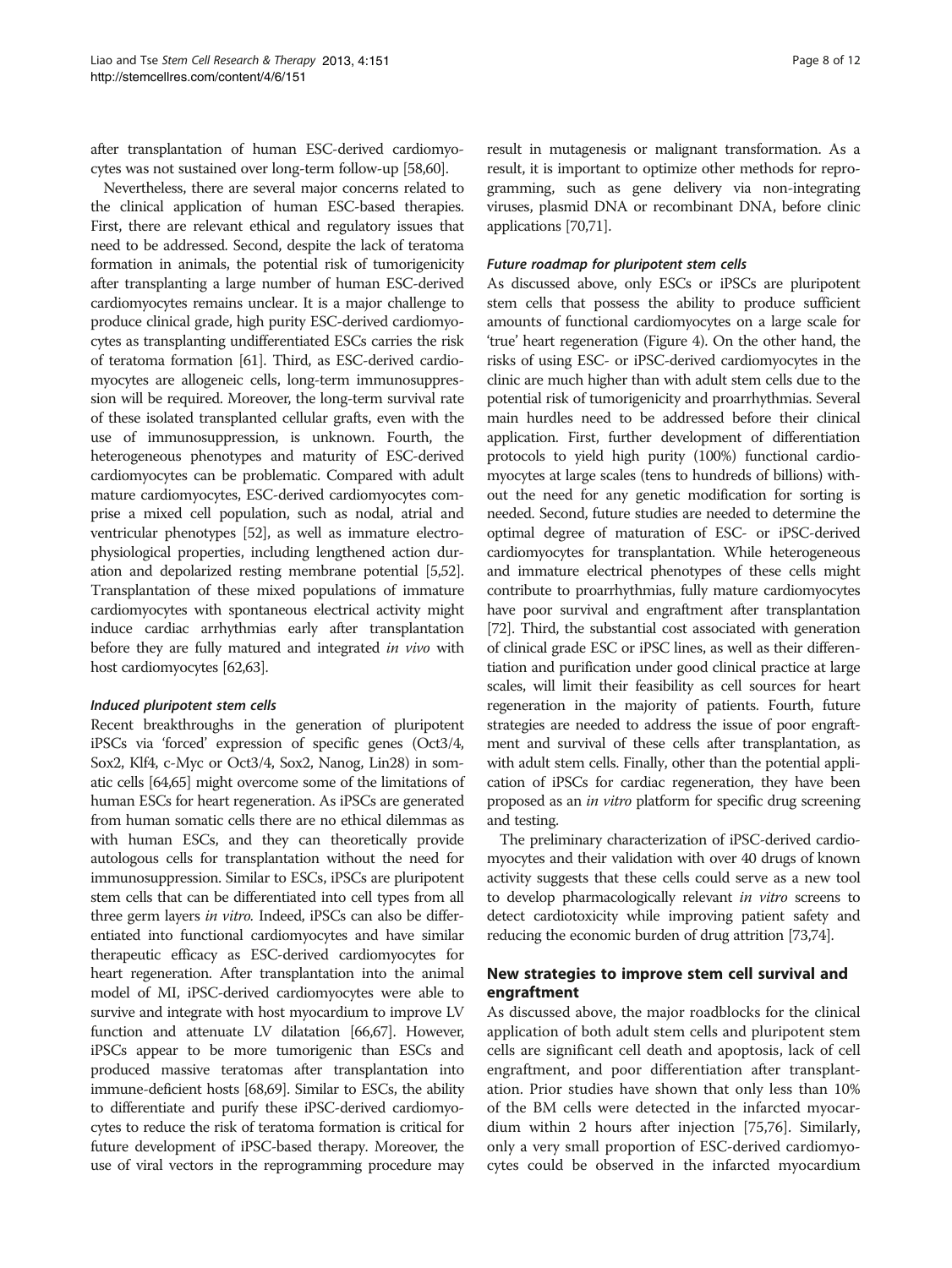<span id="page-8-0"></span>

after transplantation [[62\]](#page-11-0). Furthermore, in post-infarcted heart, both adult cardiomyocytes and the surrounding extracellular matrix, which provides support to the cardiomyocytes, are destroyed. Therefore, it is likely that the inflammatory milieu of the ischemic environment and the lack of extracellular matrix may be the major reason for cell death after transplantation. Currently, a number of different strategies have been proposed to enhance cell survival and engraftment by ischemic preconditioning and transgenic overexpression of antiapoptotic factors (for example, stromal derived factor-1α and insulin-like growth factor-1) [[77,78\]](#page-11-0) and prosurvival and pro-angiogenic factors (for example, Akt and vascular endothelial growth factor) [\[79,80](#page-11-0)].

Another approach is via cardiac tissue engineering by combining scaffold materials and cells to optimize cell survival and engraftment [[81,82\]](#page-11-0). It is likely that these transplanted cells will require a supportive biochemical, physical, and spatial environment for optimal survival that allows them to differentiate and integrate with the infarcted myocardium. Common cardiac tissue engineering strategies include an engineered 'vehicle' that facilitates cell growth and proliferation. This may be a scaffold, a patch or cell sheet made of either natural or synthetic polymeric materials similar to the native extracellular matrix, such as gelatin, collagen, fibrin, Matrigel, alginate and poly (lacticco-glycolic acid). Moreover, these 'vehicles' also provide mechanical support to ventricular chamber integrity in order to limit ventricular wall dilatation, and thus provide a favorable environment for the transplanted cells to enhance cell survival, proliferation and differentiation. The ideal materials should also be biodegradable and nonimmunogenic.

In general, cardiac tissue engineering can be achieved via either in vitro or in vivo approaches. In the in vitro approach, cardiac tissue engineering consists of in vitro generation of a cellular patch by seeding cells on scaffolds or patches that are then attached on the epicardial surface of the myocardium. The advantage of in vitro cardiac tissue engineering is the possibility of controlling the shape and size of the constructs and improving viability of the seeded cells. The main limitation of this approach is that implantation of these materials involves an invasive open-chest procedure and the implanted patches may affect the electrical and mechanical properties of the host myocardium if they fail to integrate. For in vivo cardiac tissue engineering, a mixture of biomaterials and transplanted cells is injected into the damaged myocardium. The advantage of this approach is that it is minimally invasive without the need for major surgery. On the other hand, the growth and differentiation of the transplanted cells in the biomaterial cannot be controlled or optimized before transplantation. Nevertheless, both *in vitro* and *in vivo* cardiac tissue engineering using BM stem cells [[83](#page-11-0)], CSCs [\[84](#page-11-0)] and ESC-derived cardiomyocytes [\[85](#page-11-0)] have been shown to increase cell engraftment, enhance angiogenesis and improve LV function after transplantation.

# Future perspectives of stem cell therapy for heart regeneration

Stem cell therapy is a promising therapeutic approach for the treatment of HF. It is still at an early stage of development, however, and many issues remain to be addressed. Preclinical studies and pilot clinical trials have revealed many limitations of current stem cell therapies based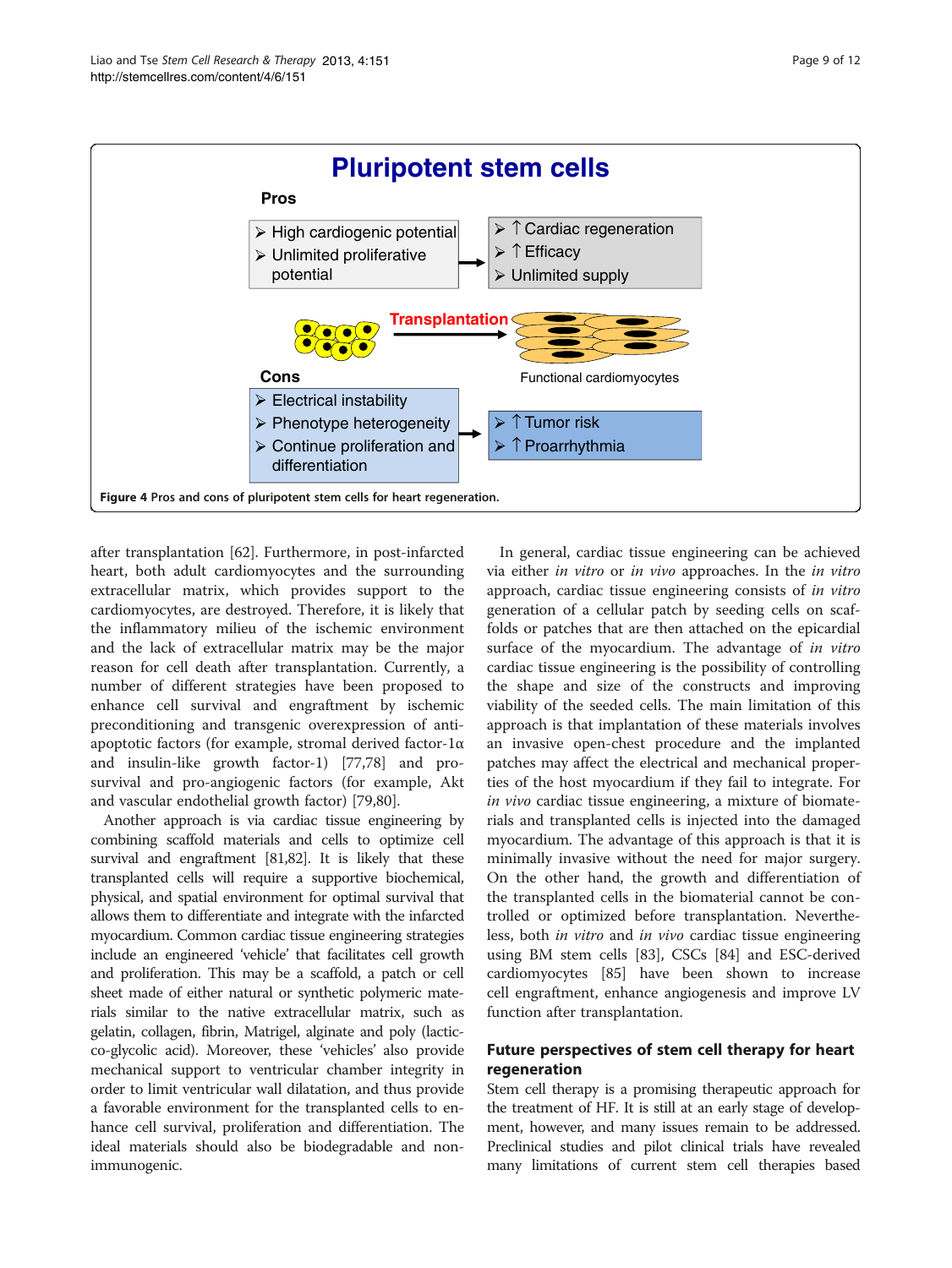<span id="page-9-0"></span>mainly on adult stem cells, including significant cell death and apoptosis, lack of cell engraftment, and limited heart regeneration after cell transplantation. Both adult and pluripotent stem cells have their own advantages and disadvantages as cell sources for heart regeneration. Although no major safety concerns were raised during initial clinical trials using autologous adult stem cells, potential adverse side effects, such as the risk of proarrhythmia and tumor formation, need to be carefully monitored if we intend to use allogeneic and pluripotent stem cells in the future. Furthermore, strategies that improve therapeutic efficacy as well as cellular survival and engraftment, such as modified stem cells, mixed stem cells and cardiac tissue engineering, are under development. Finally, techniques that can induce trans-differentiation of somatic cells directly into functional cardiomyocytes in vitro and in vivo have also been developed recently, and may be proven to be a more effective strategy for promoting endogenous heart regeneration rather than transplanting exogenous stem cells in the future [\[86](#page-11-0)].

Note: This article is part of a thematic series on Cardiovascular regeneration edited by Ronald Li. Other articles in the series can be found online at http://stemcellres.com/series/cardiovascular.

#### Abbreviations

BM: Bone marrow; CSC: Cardiac stem cell; EPC: Endothelial progenitor cell; ESC: Embryonic stem cell; HF: Heart failure; HSC: Hematopoietic stem cell; iPSC: Induced pluripotent stem cell; LV: Left ventricular; MI: Myocardial infarction; MSC: Mesenchymal stem cell.

#### Competing interests

The authors declare that they have no competing interests.

#### Acknowledgements

This study was supported by the General Research Fund (No. HKU 7801/10 M, HKU 7811/11 M, HKU 7795/12 M); the Collaborative Research Fund (HKU 8/CRF/09); and the Theme-based Research Scheme (T12-705/11) of the Research Grant Council of Hong Kong.

#### Published: 24 Dec 2013

#### References

- White HD, Chew DP: Acute myocardial infarction. Lancet 2008, 372:570-584. 2. Garbern JC, Lee RT: Cardiac stem cell therapy and the promise of heart
- regeneration. Cell Stem Cell 2013, 12:689–698. Loffredo FS, Steinhauser ML, Gannon J, Lee RT: Bone marrow-derived cell therapy stimulates endogenous cardiomyocyte progenitors and promotes cardiac repair. Cell Stem Cell 2011, 8:389–398.
- Li TS, Cheng K, Malliaras K, Smith RR, Zhang Y, Sun B, Matsushita N, Blusztajn A, Terrovitis J, Kusuoka H, Marban L, Marban E: Direct comparison of different stem cell types and subpopulations reveals superior paracrine potency and myocardial repair efficacy with cardiosphere-derived cells. J Am Coll Cardiol 2012, 59:942–953.
- Liao SY, Liu Y, Siu CW, Zhang Y, Lai WH, Au KW, Lee YK, Chan YC, Yip PM, Wu EX, Wu Y, Lau CP, Li RA, Tse HF: Proarrhythmic risk of embryonic stem cell-derived cardiomyocyte transplantation in infarcted myocardium. Heart Rhythm 2010, 7:1852–1859.
- 6. Menasche P: Embryonic stem cells for severe heart failure: why and how? J Cardiovasc Transl Res 2012, 5:555–565.
- 7. Tse HF, Siu CW, Zhu SG, Songyan L, Zhang QY, Lai WH, Kwong YL, Nicholls J, Lau CP: Paracrine effects of direct intramyocardial implantation of bone marrow derived cells to enhance neovascularization in chronic ischaemic myocardium. Eur J Heart Failure 2007, 9:747–753.
- 8. Kocher AA, Schuster MD, Szabolcs MJ, Takuma S, Burkhoff D, Wang J, Homma S, Edwards NM, Itescu S: Neovascularization of ischemic myocardium by human bone-marrow-derived angioblasts prevents cardiomyocyte apoptosis, reduces remodeling and improves cardiac function. Nat Med 2001, 7:430–436.
- 9. Mias C, Lairez O, Trouche E, Roncalli J, Calise D, Seguelas MH, Ordener C, Piercecchi-Marti MD, Auge N, Salvayre AN, Bourin P, Parini A, Cussac D: Mesenchymal stem cells promote matrix metalloproteinase secretion by cardiac fibroblasts and reduce cardiac ventricular fibrosis after myocardial infarction. Stem Cells 2009, 27:2734–2743.
- 10. Xiong Q, Ye L, Zhang P, Lepley M, Swingen C, Zhang L, Kaufman DS, Zhang J: Bioenergetic and functional consequences of cellular therapy: activation of endogenous cardiovascular progenitor cells. Circ Res 2012, 111:455–468.
- 11. Menasche P, Hagege AA, Vilquin JT, Desnos M, Abergel E, Pouzet B, Bel A, Sarateanu S, Scorsin M, Schwartz K, Bruneval P, Benbunan M, Marolleau JP, Duboc D: Autologous skeletal myoblast transplantation for severe postinfarction left ventricular dysfunction. J Am Coll Cardiol 2003, 41:1078–1083.
- 12. Taylor DA, Atkins BZ, Hungspreugs P, Jones TR, Reedy MC, Hutcheson KA, Glower DD, Kraus WE: Regenerating functional myocardium: improved performance after skeletal myoblast transplantation. Nat Med 1998, 4:929–933.
- 13. Menasche P: Stem cell therapy for heart failure: are arrhythmias a real safety concern? Circulation 2009, 119:2735–2740.
- 14. Spangrude GJ, Heimfeld S, Weissman IL: Purification and characterization of mouse hematopoietic stem cells. Science 1988, 241:58–62.
- 15. Jujo K, Ii M, Losordo DW: Endothelial progenitor cells in neovascularization of infarcted myocardium. J Mol Cell Cardiol 2008, 45:530–544.
- 16. Peichev M, Naiyer AJ, Pereira D, Zhu Z, Lane WJ, Williams M, Oz MC, Hicklin DJ, Witte L, Moore MA, Rafii S: Expression of VEGFR-2 and AC133 by circulating human CD34(+) cells identifies a population of functional endothelial precursors. Blood 2000, 95:952–958.
- 17. Caplan AI: Mesenchymal stem cells. J Orthopaedic Res 1991, 9:641-650.
- 18. Alhadlaq A, Mao JJ: Mesenchymal stem cells: isolation and therapeutics. Stem Cells Dev 2004, 13:436–448.
- 19. Jackson KA, Majka SM, Wang H, Pocius J, Hartley CJ, Majesky MW, Entman ML, Michael LH, Hirschi KK, Goodell MA: Regeneration of ischemic cardiac muscle and vascular endothelium by adult stem cells. *J Clin Invest* 2001, 107:1395–1402.
- 20. Pittenger MF, Mackay AM, Beck SC, Jaiswal RK, Douglas R, Mosca JD, Moorman MA, Simonetti DW, Craig S, Marshak DR: Multilineage potential of adult human mesenchymal stem cells. Science 1999, 284:143–147.
- 21. Jeevanantham V, Butler M, Saad A, Abdel-Latif A, Zuba-Surma EK, Dawn B: Adult bone marrow cell therapy improves survival and induces long-term improvement in cardiac parameters: a systematic review and meta-analysis. Circulation 2012, 126:551–568.
- 22. Clifford DM, Fisher SA, Brunskill SJ, Doree C, Mathur A, Watt S, Martin-Rendon E: Stem cell treatment for acute myocardial infarction. Cochrane Database Syst Rev 2012, 2:CD006536.
- 23. Rehman J: Bone marrow tinctures for cardiovascular disease: lost in translation. Circulation 2013, 127:1935–1937.
- 24. Perin EC, Willerson JT, Pepine CJ, Henry TD, Ellis SG, Zhao DX, Silva GV, Lai D, Thomas JD, Kronenberg MW, Martin AD, Anderson RD, Traverse JH, Penn MS, Anwaruddin S, Hatzopoulos AK, Gee AP, Taylor DA, Cogle CR, Smith D, Westbrook L, Chen J, Handberg E, Olson RE, Geither C, Bowman S, Francescon J, Baraniuk S, Piller LB, Simpson LM, et al: Effect of transendocardial delivery of autologous bone marrow mononuclear cells on functional capacity, left ventricular function, and perfusion in chronic heart failure: the FOCUS-CCTRN trial. JAMA 2012, 307:1717–1726.
- 25. Vasa M, Fichtlscherer S, Aicher A, Adler K, Urbich C, Martin H, Zeiher AM, Dimmeler S: Number and migratory activity of circulating endothelial progenitor cells inversely correlate with risk factors for coronary artery disease. Circ Res 2001, 89:E1–E7.
- 26. Imanishi T, Moriwaki C, Hano T, Nishio I: Endothelial progenitor cell senescence is accelerated in both experimental hypertensive rats and patients with essential hypertension. J Hypertension 2005, 23:1831–1837.
- 27. Deutsch MA, Sturzu A, Wu SM: At a crossroad: cell therapy for cardiac repair. Circ Res 2013, 112:884–890.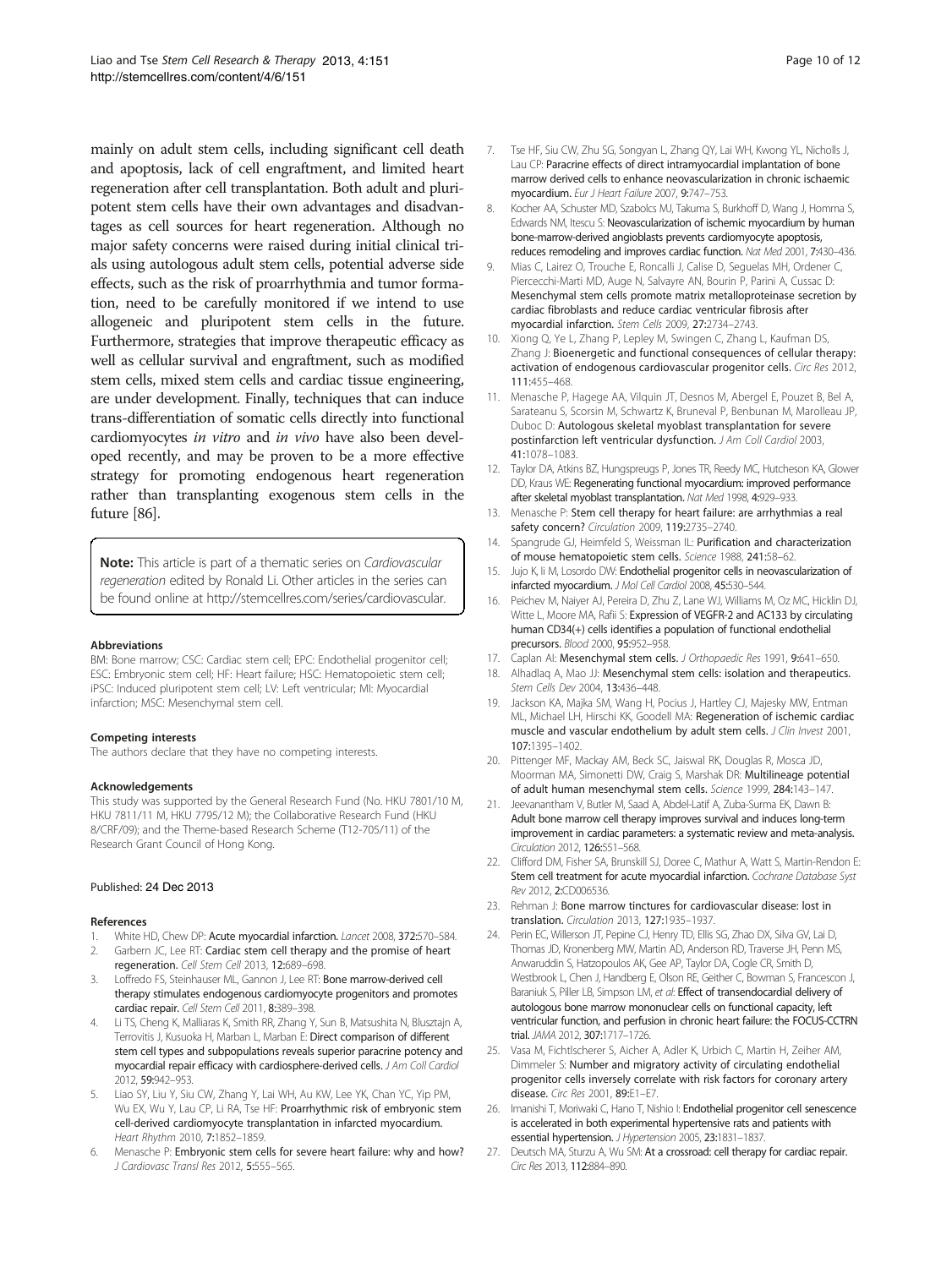- <span id="page-10-0"></span>28. Poole JC, Quyyumi AA: Progenitor cell therapy to treat acute myocardial infarction: the promise of high-dose autologous CD34(+) bone marrow mononuclear cells. Stem Cells Int 2013, 2013:658480.
- 29. Makino S, Fukuda K, Miyoshi S, Konishi F, Kodama H, Pan J, Sano M, Takahashi T, Hori S, Abe H, Hata J, Umezawa A, Ogawa S: Cardiomyocytes can be generated from marrow stromal cells in vitro. J Clin Invest 1999, 103:697–705.
- 30. Xu W, Zhang X, Qian H, Zhu W, Sun X, Hu J, Zhou H, Chen Y: Mesenchymal stem cells from adult human bone marrow differentiate into a cardiomyocyte phenotype in vitro. Exp Biol Med 2004, 229:623–631.
- 31. Toma C, Pittenger MF, Cahill KS, Byrne BJ, Kessler PD: Human mesenchymal stem cells differentiate to a cardiomyocyte phenotype in the adult murine heart. Circulation 2002, 105:93–98.
- 32. Wang T, Xu Z, Jiang W, Ma A: Cell-to-cell contact induces mesenchymal stem cell to differentiate into cardiomyocyte and smooth muscle cell. Int J Cardiol 2006, 109:74–81.
- 33. Silva GV, Litovsky S, Assad JA, Sousa AL, Martin BJ, Vela D, Coulter SC, Lin J, Ober J, Vaughn WK, Branco RV, Oliveira EM, He R, Geng YJ, Willerson JT, Perin EC: Mesenchymal stem cells differentiate into an endothelial phenotype, enhance vascular density, and improve heart function in a canine chronic ischemia model. Circulation 2005, 111:150–156.
- 34. Behfar A, Yamada S, Crespo-Diaz R, Nesbitt JJ, Rowe LA, Perez-Terzic C, Gaussin V, Homsy C, Bartunek J, Terzic A: Guided cardiopoiesis enhances therapeutic benefit of bone marrow human mesenchymal stem cells in chronic myocardial infarction. J Am Coll Cardiol 2010, 56:721–734.
- 35. Arminan A, Gandia C, Garcia-Verdugo JM, Lledo E, Trigueros C, Ruiz-Sauri A, Minana MD, Solves P, Paya R, Montero JA, Sepulveda P: Mesenchymal stem cells provide better results than hematopoietic precursors for the treatment of myocardial infarction. J Am Coll Cardiol 2010, 55:2244–2253.
- 36. Chen SL, Fang WW, Ye F, Liu YH, Qian J, Shan SJ, Zhang JJ, Chunhua RZ, Liao LM, Lin S, Sun JP: Effect on left ventricular function of intracoronary transplantation of autologous bone marrow mesenchymal stem cell in patients with acute myocardial infarction. Am J Cardiol 2004, 94:92-95.
- 37. Hare JM, Traverse JH, Henry TD, Dib N, Strumpf RK, Schulman SP, Gerstenblith G, DeMaria AN, Denktas AE, Gammon RS, Hermiller JB Jr, Reisman MA, Schaer GL, Sherman W: A randomized, double-blind, placebo-controlled, dose-escalation study of intravenous adult human mesenchymal stem cells (prochymal) after acute myocardial infarction. J Am Coll Cardiol 2009, 54:2277–2286.
- 38. Williams AR, Trachtenberg B, Velazquez DL, McNiece I, Altman P, Rouy D, Mendizabal AM, Pattany PM, Lopera GA, Fishman J, Zambrano JP, Heldman AW, Hare JM: Intramyocardial stem cell injection in patients with ischemic cardiomyopathy: functional recovery and reverse remodeling. Circ Res 2011, 108:792–796.
- 39. Kaplan JM, Youd ME, Lodie TA: Immunomodulatory activity of mesenchymal stem cells. Curr Stem Cell Res Ther 2011, 6:297-316.
- 40. De Miguel MP, Fuentes-Julian S, Blazquez-Martinez A, Pascual CY, Aller MA, Arias J, Arnalich-Montiel F: Immunosuppressive properties of mesenchymal stem cells: advances and applications. Curr Mol Med 2012, 12:574–591.
- 41. Hare JM, Fishman JE, Gerstenblith G, DiFede Velazquez DL, Zambrano JP, Suncion VY, Tracy M, Ghersin E, Johnston PV, Brinker JA, Breton E, Davis-Sproul J, Schulman IH, Byrnes J, Mendizabal AM, Lowery MH, Rouy D, Altman P, Wong Po Foo C, Ruiz P, Amador A, Da Silva J, McNiece IK, Heldman AW: Comparison of allogeneic vs autologous bone marrowderived mesenchymal stem cells delivered by transendocardial injection in patients with ischemic cardiomyopathy: the POSEIDON randomized trial. JAMA 2012, 308:2369–2379.
- 42. Bartunek J, Behfar A, Dolatabadi D, Vanderheyden M, Ostojic M, Dens J, El Nakadi B, Banovic M, Beleslin B, Vrolix M, Legrand V, Vrints C, Vanoverschelde JL, Crespo-Diaz R, Homsy C, Tendera M, Waldman S, Wijns W, Terzic A: Cardiopoietic stem cell therapy in heart failure: the C-CURE (Cardiopoietic stem Cell therapy in heart failURE) multicenter randomized trial with lineage-specified biologics. J Am Coll Cardiol 2013, 61:2329–2338.
- 43. Zhang Y, Liao S, Yang M, Liang X, Poon MW, Wong CY, Wang J, Zhou Z, Cheong SK, Lee CN, Tse HF, Lian Q: Improved cell survival and paracrine capacity of human embryonic stem cell-derived mesenchymal stem cells promote therapeutic potential for pulmonary arterial hypertension. Cell Transpl 2012, 21:2225–2239.
- 44. Lian Q, Zhang Y, Zhang J, Zhang HK, Wu X, Lam FF, Kang S, Xia JC, Lai WH, Au KW, Chow YY, Siu CW, Lee CN, Tse HF: Functional mesenchymal stem

cells derived from human induced pluripotent stem cells attenuate limb ischemia in mice. Circulation 2010, 121:1113–1123.

- 45. Kajstura J, Urbanek K, Rota M, Bearzi C, Hosoda T, Bolli R, Anversa P, Leri A: Cardiac stem cells and myocardial disease. J Mol Cell Cardiol 2008, 45:505–513.
- 46. Li Z, Lee A, Huang M, Chun H, Chung J, Chu P, Hoyt G, Yang P, Rosenberg J, Robbins RC, Wu JC: Imaging survival and function of transplanted cardiac resident stem cells. J Am Coll Cardiol 2009, 53:1229–1240.
- 47. Rota M, Padin-Iruegas ME, Misao Y, De Angelis A, Maestroni S, Ferreira-Martins J, Fiumana E, Rastaldo R, Arcarese ML, Mitchell TS, Boni A, Bolli R, Urbanek K, Hosoda T, Anversa P, Leri A, Kajstura J: Local activation or implantation of cardiac progenitor cells rescues scarred infarcted myocardium improving cardiac function. Circ Res 2008, 103:107–116.
- 48. Makkar RR, Smith RR, Cheng K, Malliaras K, Thomson LE, Berman D, Czer LS, Marban L, Mendizabal A, Johnston PV, Russell SD, Schuleri KH, Lardo AC, Gerstenblith G, Marban E: Intracoronary cardiosphere-derived cells for heart regeneration after myocardial infarction (CADUCEUS): a prospective, randomised phase 1 trial. Lancet 2012, 379:895–904.
- 49. Bolli R, Chugh AR, D'Amario D, Loughran JH, Stoddard MF, Ikram S, Beache GM, Wagner SG, Leri A, Hosoda T, Sanada F, Elmore JB, Goichberg P, Cappetta D, Solankhi NK, Fahsah I, Rokosh DG, Slaughter MS, Kajstura J, Anversa P: Cardiac stem cells in patients with ischaemic cardiomyopathy (SCIPIO): initial results of a randomised phase 1 trial. Lancet 2011, 378:1847–1857.
- 50. Schoenfeld M, Frishman WH, Leri A, Kajstura J, Anversa P: The existence of myocardial repair: mechanistic insights and enhancements. Cardiol Rev 2013, 21:111–120.
- 51. Williams AR, Hatzistergos KE, Addicott B, McCall F, Carvalho D, Suncion V, Morales AR, Da Silva J, Sussman MA, Heldman AW, Hare JM: Enhanced effect of combining human cardiac stem cells and bone marrow mesenchymal stem cells to reduce infarct size and to restore cardiac function after myocardial infarction. Circulation 2013, 127:213–223.
- 52. He JQ, Ma Y, Lee Y, Thomson JA, Kamp TJ: Human embryonic stem cells develop into multiple types of cardiac myocytes: action potential characterization. Circ Res 2003, 93:32–39.
- 53. Zhang J, Wilson GF, Soerens AG, Koonce CH, Yu J, Palecek SP, Thomson JA, Kamp TJ: Functional cardiomyocytes derived from human induced pluripotent stem cells. Circ Res 2009, 104:e30–e41.
- 54. Caspi O, Huber I, Kehat I, Habib M, Arbel G, Gepstein A, Yankelson L, Aronson D, Beyar R, Gepstein L: Transplantation of human embryonic stem cell-derived cardiomyocytes improves myocardial performance in infarcted rat hearts. J Am Coll Cardiol 2007, 50:1884–1893.
- 55. Cao F, Wagner RA, Wilson KD, Xie X, Fu JD, Drukker M, Lee A, Li RA, Gambhir SS, Weissman IL, Robbins RC, Wu JC: Transcriptional and functional profiling of human embryonic stem cell-derived cardiomyocytes. PloS One 2008, 3:e3474.
- 56. Kolossov E, Bostani T, Roell W, Breitbach M, Pillekamp F, Nygren JM, Sasse P, Rubenchik O, Fries JW, Wenzel D, Geisen C, Xia Y, Lu Z, Duan Y, Kettenhofen R, Jovinge S, Bloch W, Bohlen H, Welz A, Hescheler J, Jacobsen SE, Fleischmann BK: Engraftment of engineered ES cell-derived cardiomyocytes but not BM cells restores contractile function to the infarcted myocardium. *J Exp Med 2006*, 203:2315–2327.
- 57. Laflamme MA, Chen KY, Naumova AV, Muskheli V, Fugate JA, Dupras SK, Reinecke H, Xu C, Hassanipour M, Police S, O'Sullivan C, Collins L, Chen Y, Minami E, Gill EA, Ueno S, Yuan C, Gold J, Murry CE: Cardiomyocytes derived from human embryonic stem cells in pro-survival factors enhance function of infarcted rat hearts. Nat Biotechnol 2007, 25:1015–1024.
- 58. van Laake LW, Passier R, Monshouwer-Kloots J, Verkleij AJ, Lips DJ, Freund C, den Ouden K, Ward-van Oostwaard D, Korving J, Tertoolen LG, van Echteld CJ, Doevendans PA, Mummery CL: Human embryonic stem cell-derived cardiomyocytes survive and mature in the mouse heart and transiently improve function after myocardial infarction. Stem Cell Res 2007, 1:9-24.
- 59. Shiba Y, Fernandes S, Zhu WZ, Filice D, Muskheli V, Kim J, Palpant NJ, Gantz J, Moyes KW, Reinecke H, Van Biber B, Dardas T, Mignone JL, Izawa A, Hanna R, Viswanathan M, Gold JD, Kotlikoff MI, Sarvazyan N, Kay MW, Murry CE, Laflamme MA: Human ES-cell-derived cardiomyocytes electrically couple and suppress arrhythmias in injured hearts. Nature 2012, 489:322–325.
- 60. Fernandes S, Naumova AV, Zhu WZ, Laflamme MA, Gold J, Murry CE: Human embryonic stem cell-derived cardiomyocytes engraft but do not alter cardiac remodeling after chronic infarction in rats. J Mol Cell Cardiol 2010, 49:941–949.
- 61. Nussbaum J, Minami E, Laflamme MA, Virag JA, Ware CB, Masino A, Muskheli V, Pabon L, Reinecke H, Murry CE: Transplantation of